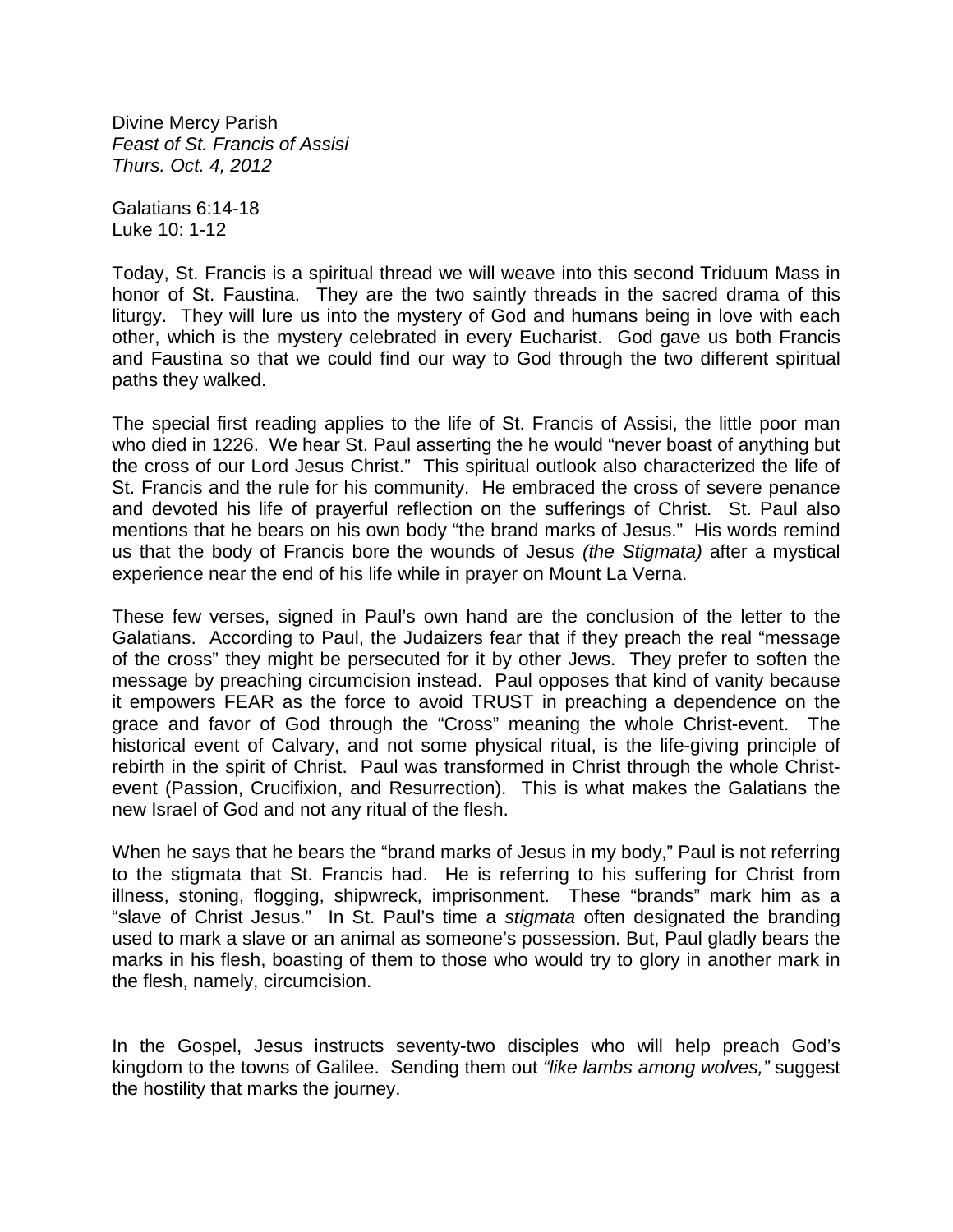*"Do not carry a purse"* suggests the urgency of the situation that will face the disciples. Not even ordinary greetings, which could lead to distracting chatter, should deter them. Today such interference will be interrupting a meeting or dinner to take a cell phone call.

*"Peace be to you"* implies that peace has the power of begetting tranquility in others.

*"Eat what is set before you"* implies that dietary laws have no force anymore. All that matters is the message, *"the Kingdom of God has come near to you."* It was brought near in the coming of Jesus and now it would be brought even nearer in the mission of the disciples who are extensions of his message.

*"Shaking the dust off your feet"* is a sign of repudiation to those towns who rejected the invitation to repentance. Sodom did not have that opportunity.

After the apostles, these followers may be our Lord's first vocations.

St. Faustina and St. Francis Assisi's vocations have much in common. Both were born of parents who had big plans for them. Pietro di Bernadone; a clothing merchant by trade, had many properties, traveled extensively, dined elegantly and dressed fashionably. But, his son, Francesco, would reject all that and become a beggar.

Maria Kowalska, the third of ten children, was born a peasant. Her father was a carpenter. The family was economically poor but rich in faith. After finishing school she wanted to enter the convent, but her parents refused. When she turned sixteen she went to work as a housekeeper to help support her family. Twice more she asked to enter the convent. Both times her parents refused.

Francis was constantly conflicted between visions of poverty and a life of dancing, drinking and reveling. Faustina, on the other hand, had a vision of the suffering Jesus while at a dance and rushed away to the church, where she was told by Jesus to leave for Warsaw and join a convent. She packed a small bag that night and took a train to Warsaw (130 miles away) the next morning, without the permission of her parents, and without knowing anyone in Warsaw. There she befriended Father Drabrowski who introduced her to a local lady where she stayed until she found a convent.

She was turned down by several convents because she had no dowry and in one case was told, "We do not accept maids here" referring to her being penniless and without much education. She was received by the Sisters of Our Lady of Mercy on the condition that she would work until she could pay for her habit. She knew nothing about the convent except that she was led there. Due to her lack of education she knew her duties would forever consist of cooking, cleaning and gardening.